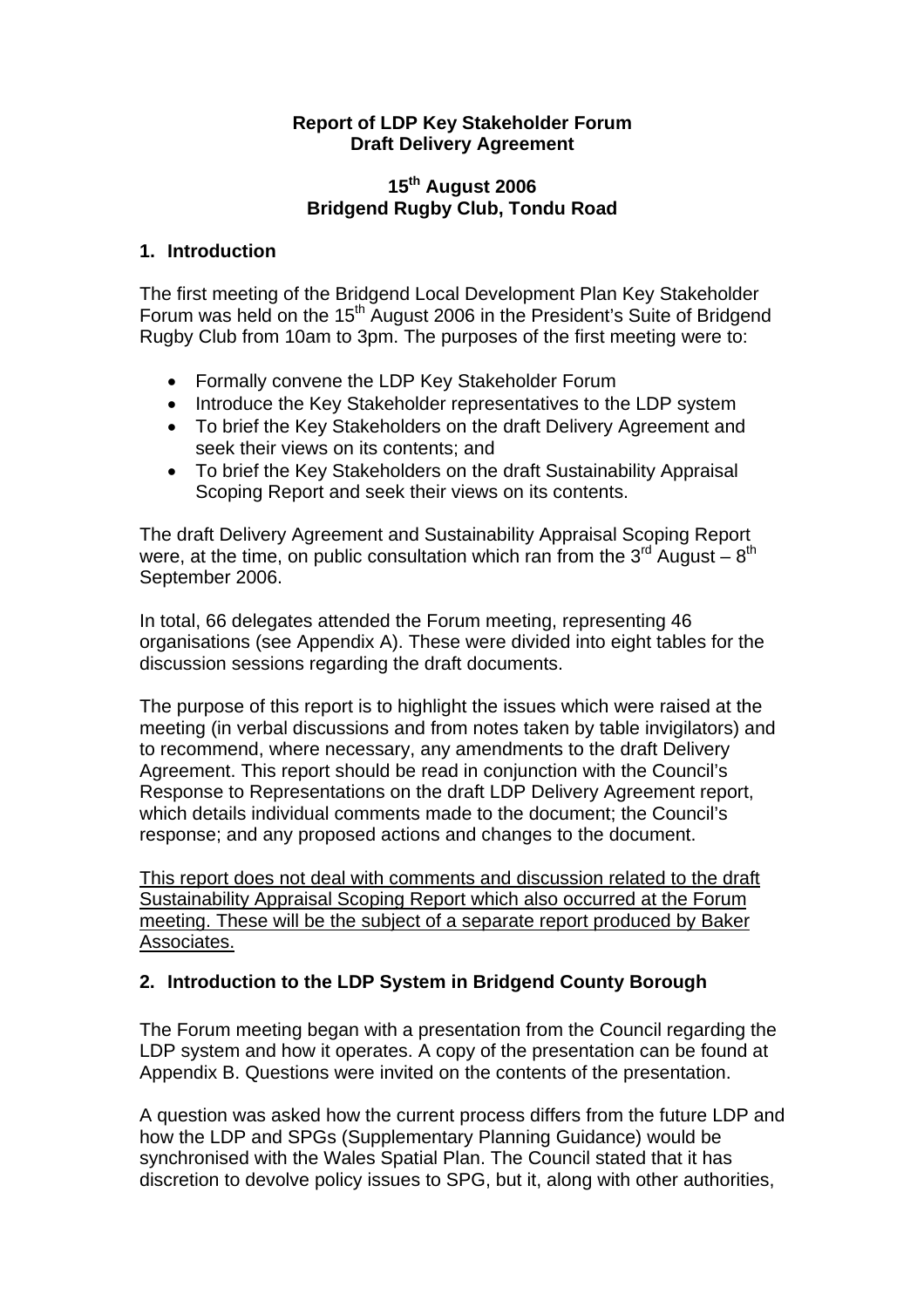had been reluctant to do so in the past; however they were now positively encouraged to do so. It was asked if this would delay the LDP process. The Council responded that SPGs will not do this as they can be produced concurrently.

Discussion then ensued with regards to the Porthcawl SPG; with a reassurance from the Council that as time passes and circumstances change any changes to the SPG can still be afforded weight.

One delegate expressed concern that parts of the UDP would be 'cherry picked' from the LDP. The Council responded by stating that the LDP will have to take account of what the UDP says and test it through the LDP process but that Bridgend was in a fortunate position of having an adopted UDP to work from.

# **3. The Draft Delivery Agreement**

The Forum continued with a presentation from the Council regarding the draft Delivery Agreement. A copy of the presentation can be found at Appendix C. Questions were invited on the contents of the presentation.

It was queried whether the Council have the staff and financial resources to carry out the LDP process. The Council responded that the staff resources are in place and, if needed, additional financial resources would be requested from the Executive Director – Environment.

It was also asked if there would be any penalties on the Council for not meeting Welsh Assembly Government targets. The Council explained that if the deadlines are not met the Assembly would require a valid reason and an amendment to the timetable would need to be agreed. The worse-case scenario is that the Assembly could take over the Development Plan process from the Council.

There followed discussion in groups which were structured by the facilitators to follow the same consultation questions used in the public representation form. The feedback from these discussions is summarised below. All Council Action points are summarised in Appendix D.

# *Q1. Does the timetable clearly define all of the main stages of the LDP preparation process?*

The general view of the Forum was that the timetable did clearly define all the main stages of the LDP process.

### *Q2. Do you think the Timetable is realistic and deliverable?*

There was a mixed response to this question. Those groups that expressed the view that the timetable was not realistic gave the following reasons:-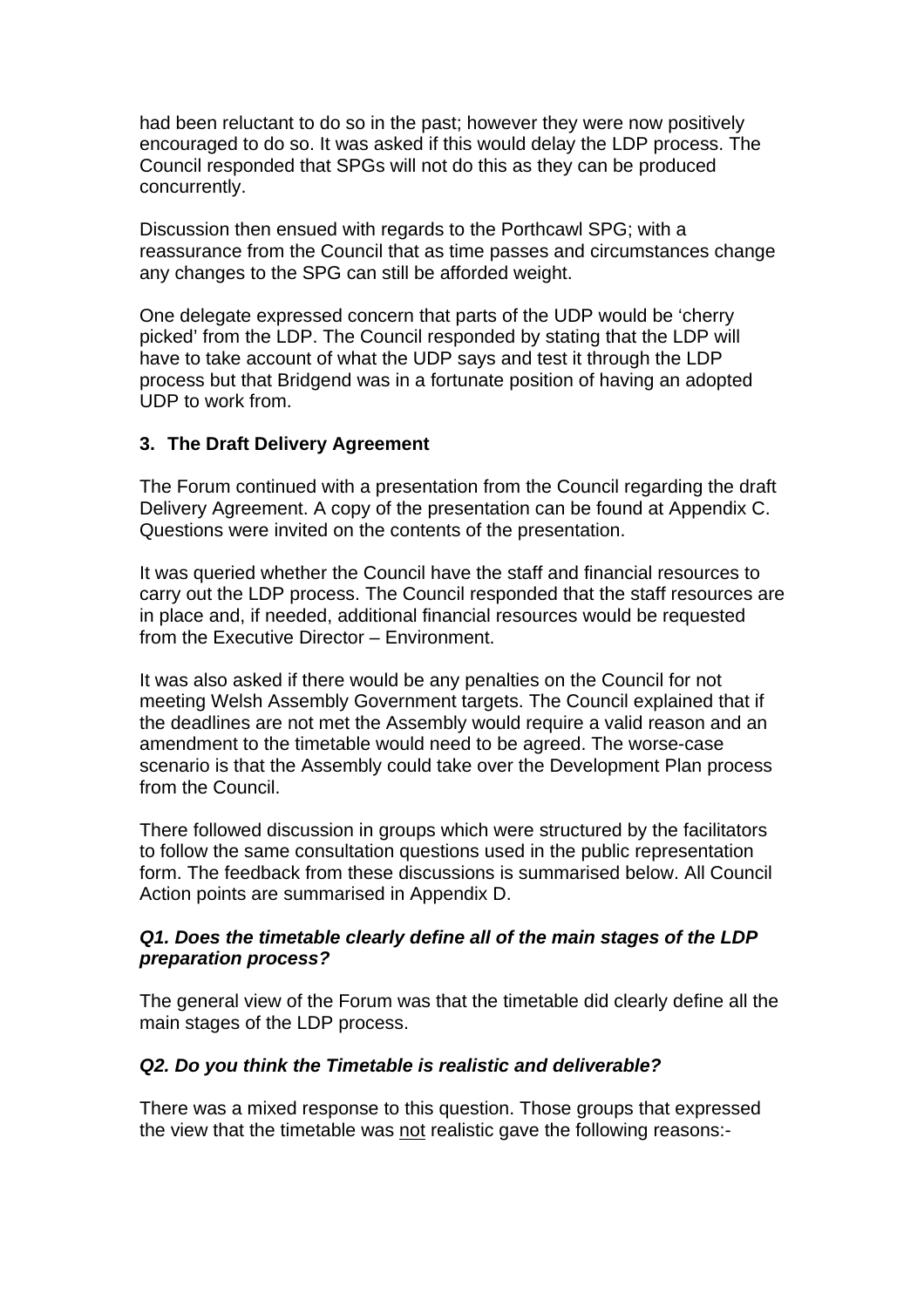- The consultation periods are not long enough for internal reporting mechanisms within organisations.
- There should be a minimum consultation period of 2 months.
- Consultation periods should avoid the holiday periods of August and Christmas. A view which was informed by many representatives of Community Councils which have an annual recess during the month of August.
- The baseline information (as contained in the SEA Scoping Report) is inadequate requiring substantive new survey work which will be time consuming and expensive and will put pressure on the timetable.
- Community engagement with some 'hard to reach' groups will be time consuming
- A view was also expressed that it would be helpful to hold briefing sessions prior to the official public consultation periods and the Forum meetings so information could be fed back to organisations.

# Council's response and actions proposed

- Whilst the Council recognises the need to be flexible and generous with regard to periods of consultation, it also believes that partner organisations may need to change their own internal working practices in order to meet the requirements of consultation and the Delivery Agreement. In addition, the overall plan preparation period is necessarily compressed by the Welsh Assembly Government requirement to adopt an LDP within 4 years. **The Council will undertake to hold consultation periods on future LDP documents for at least 6 weeks and will avoid August and Christmas. Where this is not possible the consultation period will be extended, as appropriate.** The Council has examined the timetable and considers the timescale to be flexible enough to accommodate this commitment.
- The Council considers that it has allocated enough time in the draft Timetable to undertake the work necessary to update baseline information and to undertake consultation with all relevant parties.
- It is acknowledged by the Council that timely briefing of the Forum will lead to better consultation responses. Whilst meetings before the official public consultation period starts may be impractical. **The Council will undertake to hold LDP Stakeholder Forum meetings either in the week before public consultation begins or at the latest in the first week of consultation.**

# *Q3. Did you find the information in subsection 3.4 on how the Council intends to manage the process clear and easy to understand?*

The general answer to this question was Yes. Although a strong theme coming across was that the process contained too much jargon. SA and SEA should be expressed as 'Sustainability Appraisal' and 'Strategic Environmental Assessment' respectively.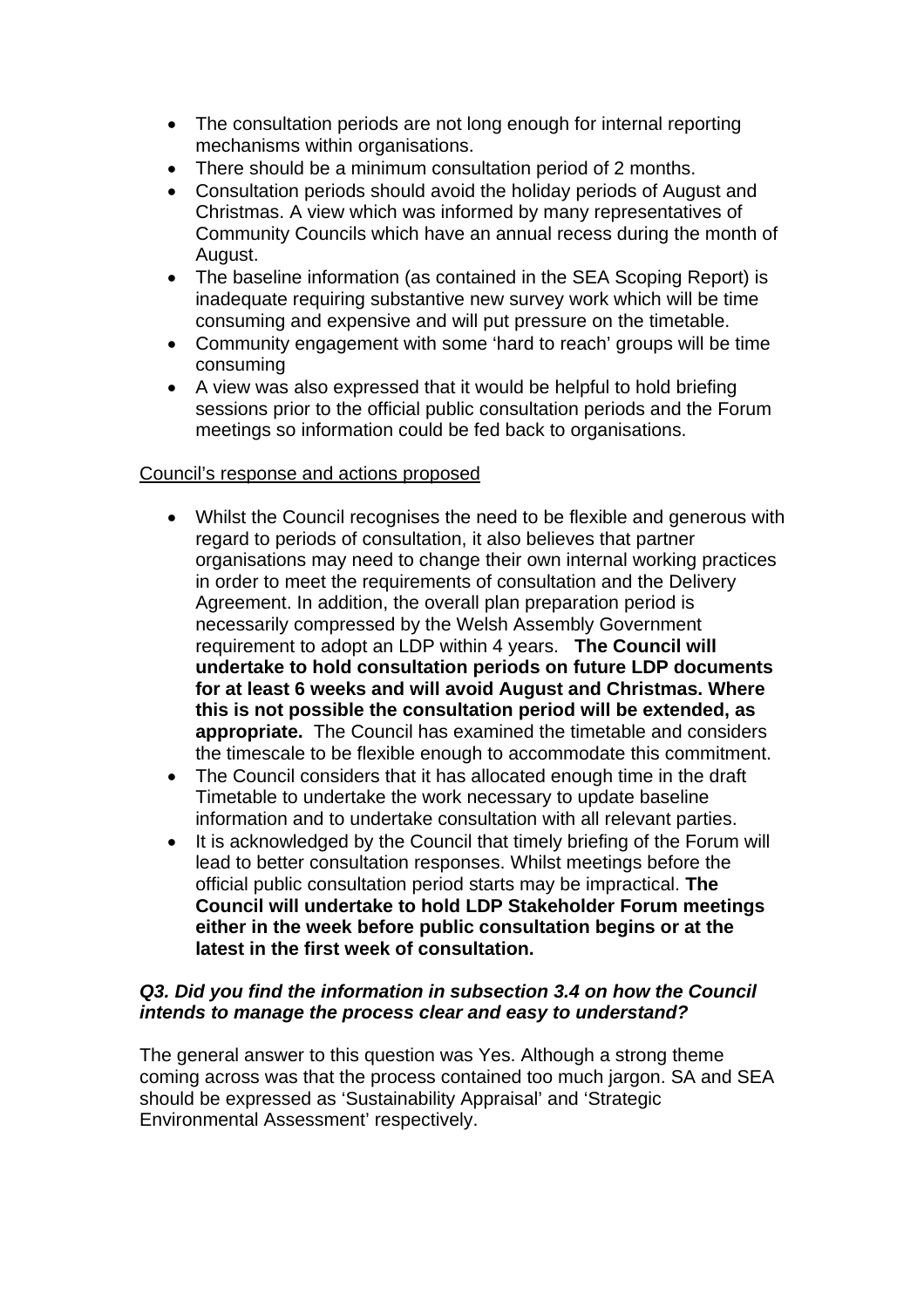In the interests of transparency it was also suggested that the public should know who sits on the LDP Steering Group. It was also queried whether the LDP Stakeholder Group had a terms of reference.

### Council's response and actions proposed

- The Council acknowledges that the Delivery Agreement may appear inaccessible to certain groups of society. However, one of the roles of the LDP Stakeholder Forum was to disseminate information to representatives for them to pass on to the groups they represent. The Delivery Agreement itself is a technical and procedural document and therefore in its very nature contains technical language which has no jargon-free substitute. However, **with reference to Diagram 2, it is proposed to replace SA and SEA with Sustainability Appraisal and Strategic Environmental Assessment.**
- To ensure further transparency in the process, **The Council undertakes to issue Terms of Reference for the LDP Key Stakeholder Forum at the next meeting, and to further clarify the rationale for membership and roles of the Forum and LDP Steering Group in the Delivery Agreement.**

## *Q4. Do you agree with the principles of Community Involvement as set out in subsection 4.2 of the draft Delivery Agreement?*

Overwhelming answer was Yes. Although there was an acknowledgement that some groups and sections of society will not want to 'engage' in the process and in some parts of the County Borough engagement structures are weak or non-existent. More importantly it was considered that the community needs to have a feeling of confidence in the process. It was suggested that Town and Community Councils take a lead in engaging the community.

### Council's response and actions proposed

• No action required

### *Q5. Do you think the range of community involvement methods set out in subsection 4.3 – 4.6 and Appendix 1 are appropriate to use at the various stages indicated?*

There was a mixed response to this question. Some groups agreed that the methods identified were a good starting point and should not be too prescriptive to allow flexibility in the process. Other groups thought that the methods came across as 'bland' and too broad-brushed and that more innovation is required to engage people.

Some specific ideas were to use local events and shows; extensive use of the website and to place notices in doctor's surgeries / hospitals. There was also a view that the LDP should 'piggyback' other Council consultation exercises with respect to other plans and strategies. It was suggested that the Forum should be used at each stage to determine methods of involvement.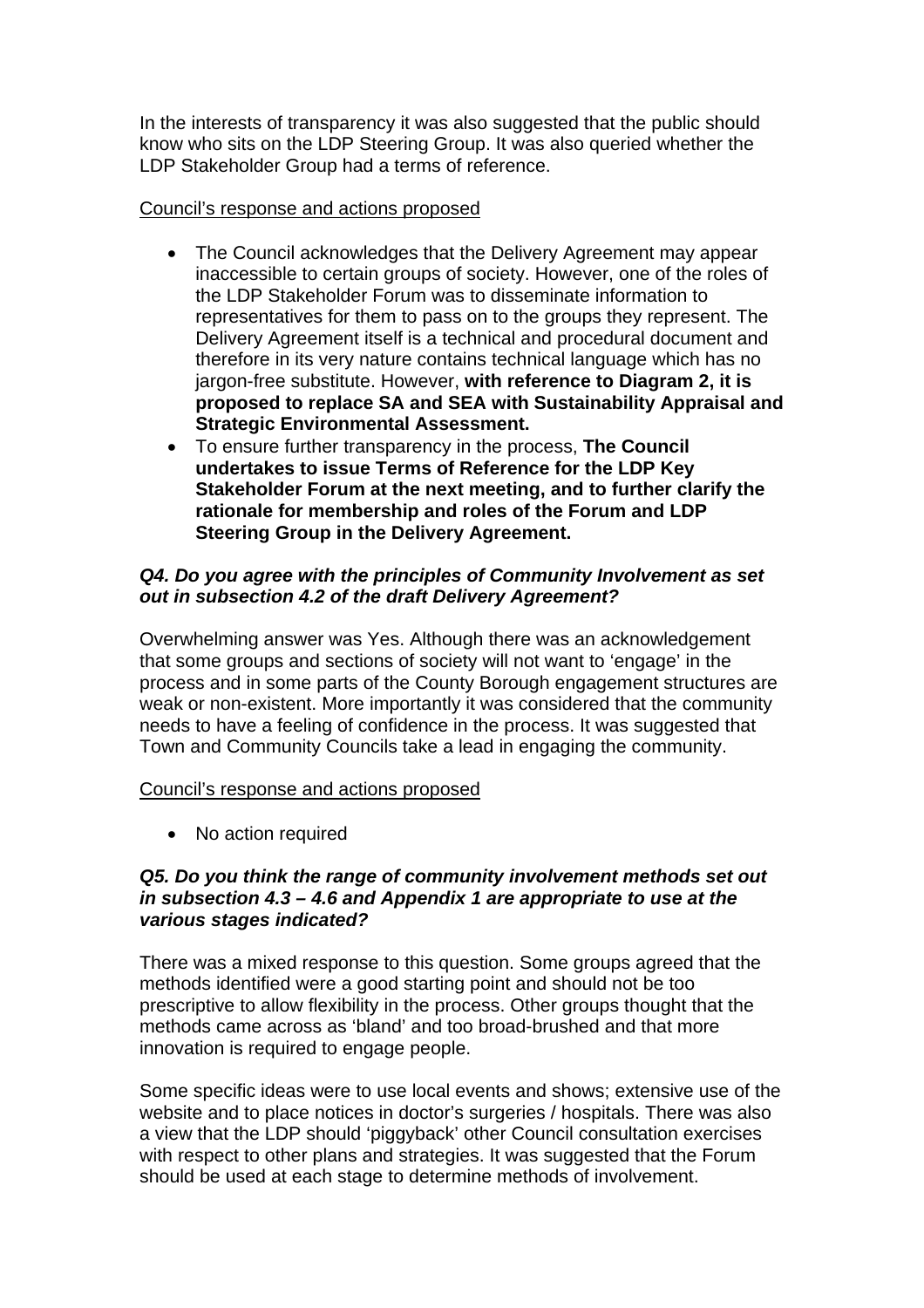# Council's response and actions proposed

- The Council considers that it needs to operate flexibly in its approach to public consultation and, in the interests of resource prudence, would not at this stage commit itself to consultation methods which would be ineffective.
- All Local Development Plan documents and reports have been, and will continue to be available on the Council's website. It has also been possible for respondents to submit their views online as well as using the standard forms. Council Officers will attend any events / meetings / forums which are they are invited to (where practicable). However the Council will rely on representatives of the Forum to make these approaches as it cannot easily identify appropriate events on its own.
- For the local area forums and particularly the topic issue groups the Council will endeavour to use, where possible, existing forums and organisations, rather than create new ones. Many of these issue groups can be found under the umbrella of the Local Strategic Partnership. LDP work will be undertaken concurrently with the review of the Community Strategy where possible. **The Council will amend the Delivery Agreement to clarify the role of existing groups and forums in the consultation process relating to the LDP.**

### *Q6. Does Appendix 1 of the draft Delivery Agreement make it clear when and how different people / organisations will have an opportunity to get involved in the preparation of the LDP?*

Again there was a mixed response to this question. Some groups commented that Appendix 1 was clear and provided a good base to be expanded upon later. One group noted that columns 4 & 5 ('Who will be involved' and Methods of Involvement') were a little misleading and another asked for an additional column on 'how' people can be involved in the process. One group asked that Local Community Groups be included in the review and development of the evidence base.

### Council's response and actions proposed

• The Council considers that Appendix 1 is clear, logical and well structured. The 'methods of involvement' column includes information on who will be involved at what stage and how they will be involved. It is unclear how Local Community Groups can be involved in the review and development of evidence, however should they wish to submit their own evidence to supplement the Council's data-gathering exercises then this is to be welcomed. However, the *LDP Manual* does not recommend that an "*extensive and time consuming Survey – Analysis stage is required before LDP production can commence*" which is why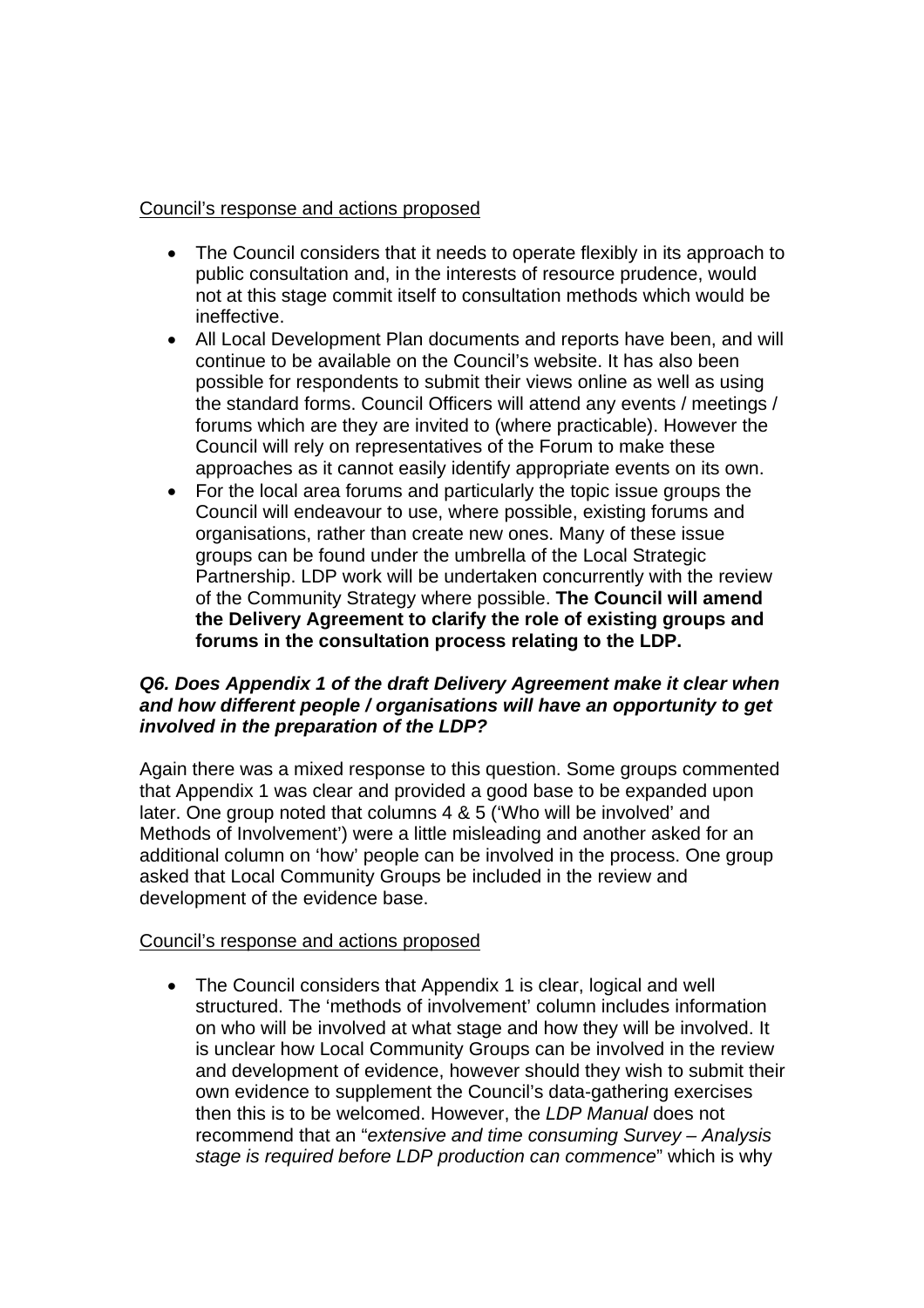the Council have chosen to have an ongoing evidence gathering stage up until the deposit of the LDP.

# *Q7. Do you consider the composition of the LDP Key Stakeholder Forum (See Appendix 3) to be adequate?*

The general view was that the composition of the Key Stakeholder Forum was adequate. A number of groups however were suggested as additions:-

- Major Landowners
- PACT
- Regional Transport Consortia
- Other Specific WAG departments (eg. Enterprise, Innovation & Networks)

# Council's response and actions proposed

- The Council will clarify the membership rationale in the final Delivery Agreement as stated above.
- The Council does not consider that Major Landowners should be included in the LDP Key Stakeholder Forum because they have their own private interests in land development which should appropriately be expressed (by agents) through the regular consultation processes.
- PACT (Partnerships and Communities Together) is the name given to the neighbourhood meetings that will form the structure through which Neighbourhood Policing will be delivered. In this respect these interests are already represented by the Bridgend Community Safety Partnership (which includes South Wales Police).
- The Council's Transportation department are represented by Officers at the Forum, they in-turn will notify the Regional Transport Consortia (specifically SEWTA) of LDP preparation. **The Council will add SEWTA to the Interested Party Database at Appendix 4 to the draft Delivery Agreement so that it receives notification of LDP preparation.**
- The Welsh Assembly Government's Planning Division has its own internal consultation processes with respect to other departments and has specifically requested that all LDP consultation to WAG should be directed to them only.

# *Q8. Do you consider the Statutory Consultees and Interested Party Database (see Appendix 4) to be adequate?*

A number of additions were suggested; these included:-

- The Council of Churches
- Various Residents Groups
- Transport Organisation EST
- Operators and Landowners of the Rhiw Shopping Centre
- The Farming Community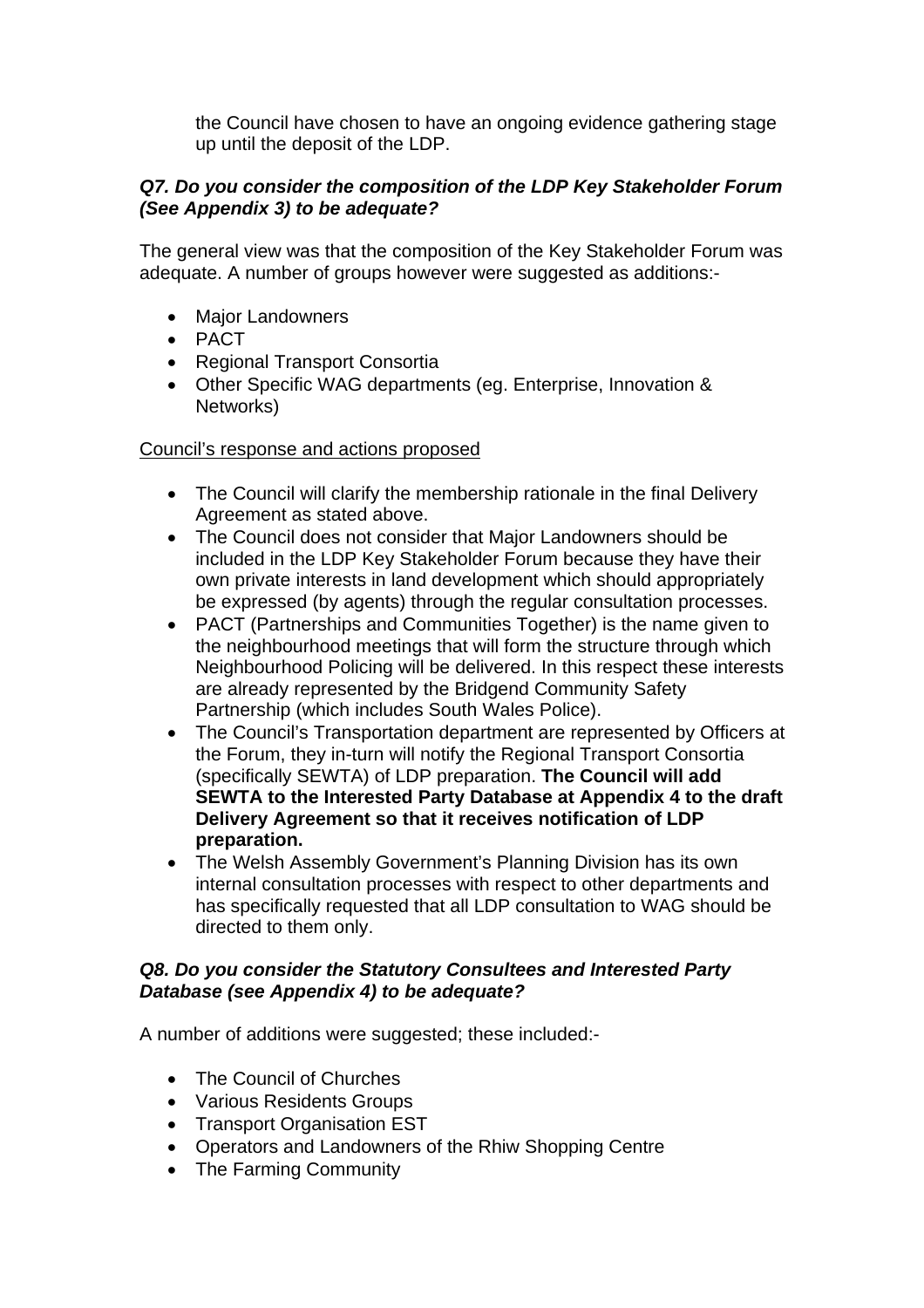- Boys and Girls Club in Bettws
- Divisional Police Headquarters
- Wildmill Residents Association
- Minerva Residents Association

It was noted that the database should be constantly updated and kept under review.

#### Council's response and actions proposed

**The Council will endeavour to establish the contact details of all those Interested Parties listed by the Forum and add them to the consultation database; these names will be reflected in Appendix 4 of the Delivery Agreement.** 

The Council will try to ensure that the LDP consultation database is kept upto-date. However, with over 600 consultee contact details already in the database, it will be for the individuals and organisations to keep the Council updated should any of those details change in the future.

#### *Q9. Are there any other comments about the Delivery Agreement?*

It was noted that there was a lack of synchronisation between the development of the Wales Spatial Plan, the Regional Transport Plan and LDPs. It was also noted that the LDP will be the spatial expression of the Community Strategy.

#### Council's response and actions proposed

The Council notes these points. However, preparation of an LDP has been highlighted as a key priority for Local Authorities by the Welsh Assembly Government and it therefore cannot be put on hold pending reviews / publication of other documents. If information from these documents becomes available before the deposit of the LDP, then the Council will be obliged to take their contents into account.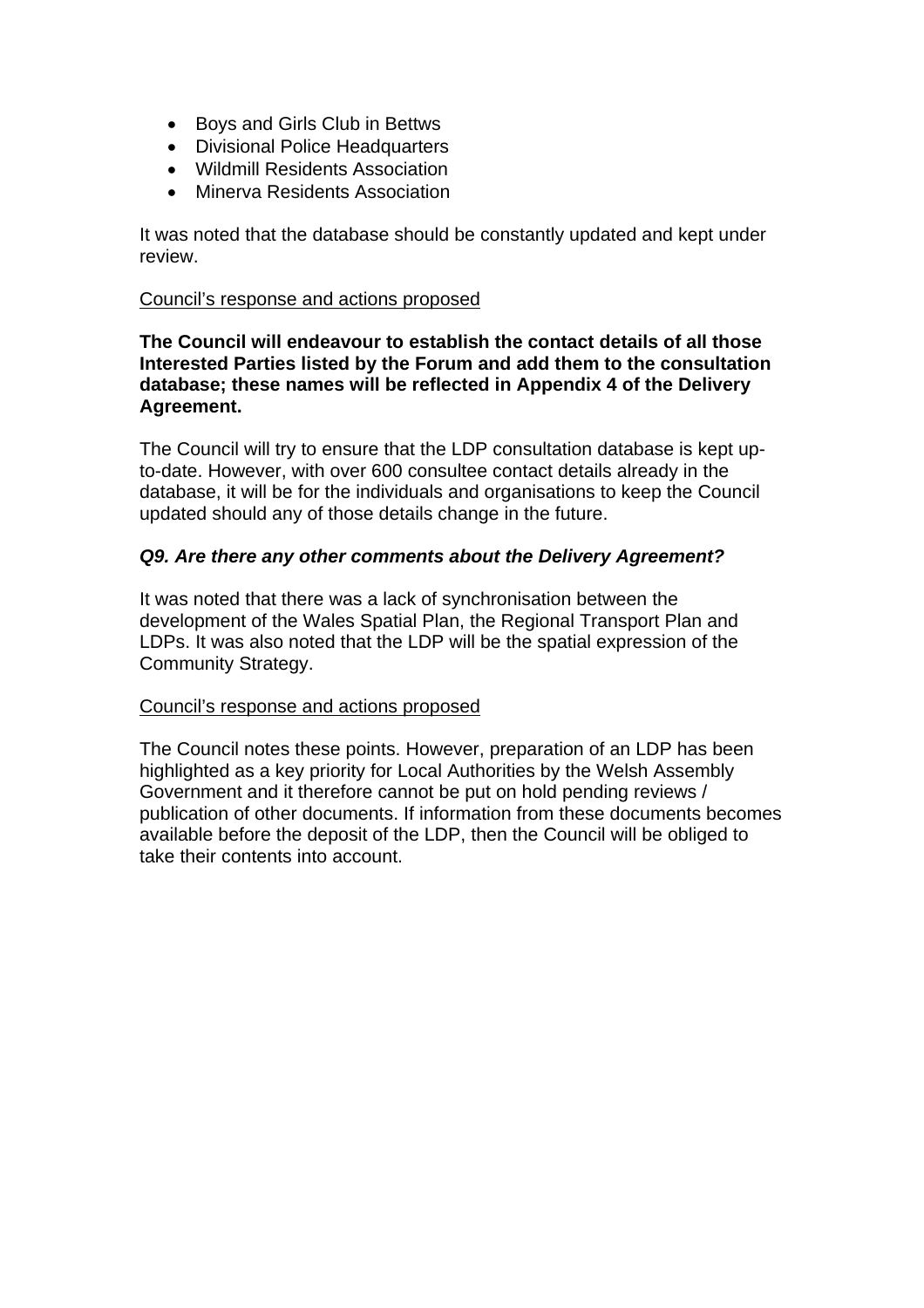# **Appendix A – Delegates at LDP Key Stakeholder Forum – 15th August 2006**

# **Present: -**

| <b>Baker Associates</b>                                                                | John Baker<br><b>Cicely Postan</b>                                                                                                                                                                                                                                                                                                                                                                                        |
|----------------------------------------------------------------------------------------|---------------------------------------------------------------------------------------------------------------------------------------------------------------------------------------------------------------------------------------------------------------------------------------------------------------------------------------------------------------------------------------------------------------------------|
| <b>Bettws Communities First Partnership</b>                                            | Lynne Simmons                                                                                                                                                                                                                                                                                                                                                                                                             |
| <b>Brackla Community Council</b>                                                       | <b>Community Councillor W Bennett</b>                                                                                                                                                                                                                                                                                                                                                                                     |
| <b>Bridgend Biodiversity Partnership &amp;</b><br><b>Bridgend Heritage Partnership</b> | <b>Steve Moon</b>                                                                                                                                                                                                                                                                                                                                                                                                         |
| <b>Bridgend Chamber of Trade</b>                                                       | Mike Jones<br>Lee Le Bruilly                                                                                                                                                                                                                                                                                                                                                                                              |
| Bridgend Children's & Young<br>People's Partnership                                    | Michelle Jaynes                                                                                                                                                                                                                                                                                                                                                                                                           |
| <b>Bridgend Community Consortium for</b><br><b>Education and Training</b>              | Adrian Beynon                                                                                                                                                                                                                                                                                                                                                                                                             |
| <b>Bridgend Community Safety</b><br>Partnership                                        | <b>John Davies</b><br><b>PC Andrew Lawless</b>                                                                                                                                                                                                                                                                                                                                                                            |
| <b>Bridgend County Borough Council</b>                                                 | Councillor P A Hacking<br><b>Councillor A E Davies</b><br><b>Councillor R Deere</b><br><b>Councillor M Quick</b><br><b>Councillor C Teesdale</b><br><b>Councillor K Waktins</b><br>David Llewellyn<br>Gerald Hulin *<br>Steve Bool *<br>Sue Jones *<br>Stuart Ingram *<br>Nick Lloyd *<br>Jonathan Lane *<br><b>Hayley Landon</b><br><b>Adam Provoost</b><br>Nigel Moore<br><b>Richard Metford *</b><br>Kwaku Opoku-Addo* |
| <b>Bridgend Economic Partnership</b>                                                   | Amy Ryall                                                                                                                                                                                                                                                                                                                                                                                                                 |
| <b>Bridgend Environmental Partnership</b>                                              | Mike Jenkins                                                                                                                                                                                                                                                                                                                                                                                                              |
| <b>Bridgend Housing Partnership</b>                                                    | Peter Green                                                                                                                                                                                                                                                                                                                                                                                                               |
| <b>Bridgend Local Access Forum</b>                                                     | <b>Councillor Granville</b>                                                                                                                                                                                                                                                                                                                                                                                               |
| <b>Bridgend Local Strategic Partnership</b>                                            | <b>Brian Roderick</b>                                                                                                                                                                                                                                                                                                                                                                                                     |
| <b>Bridgend Manufacturers Group</b>                                                    | <b>Tony Lewis</b>                                                                                                                                                                                                                                                                                                                                                                                                         |
|                                                                                        |                                                                                                                                                                                                                                                                                                                                                                                                                           |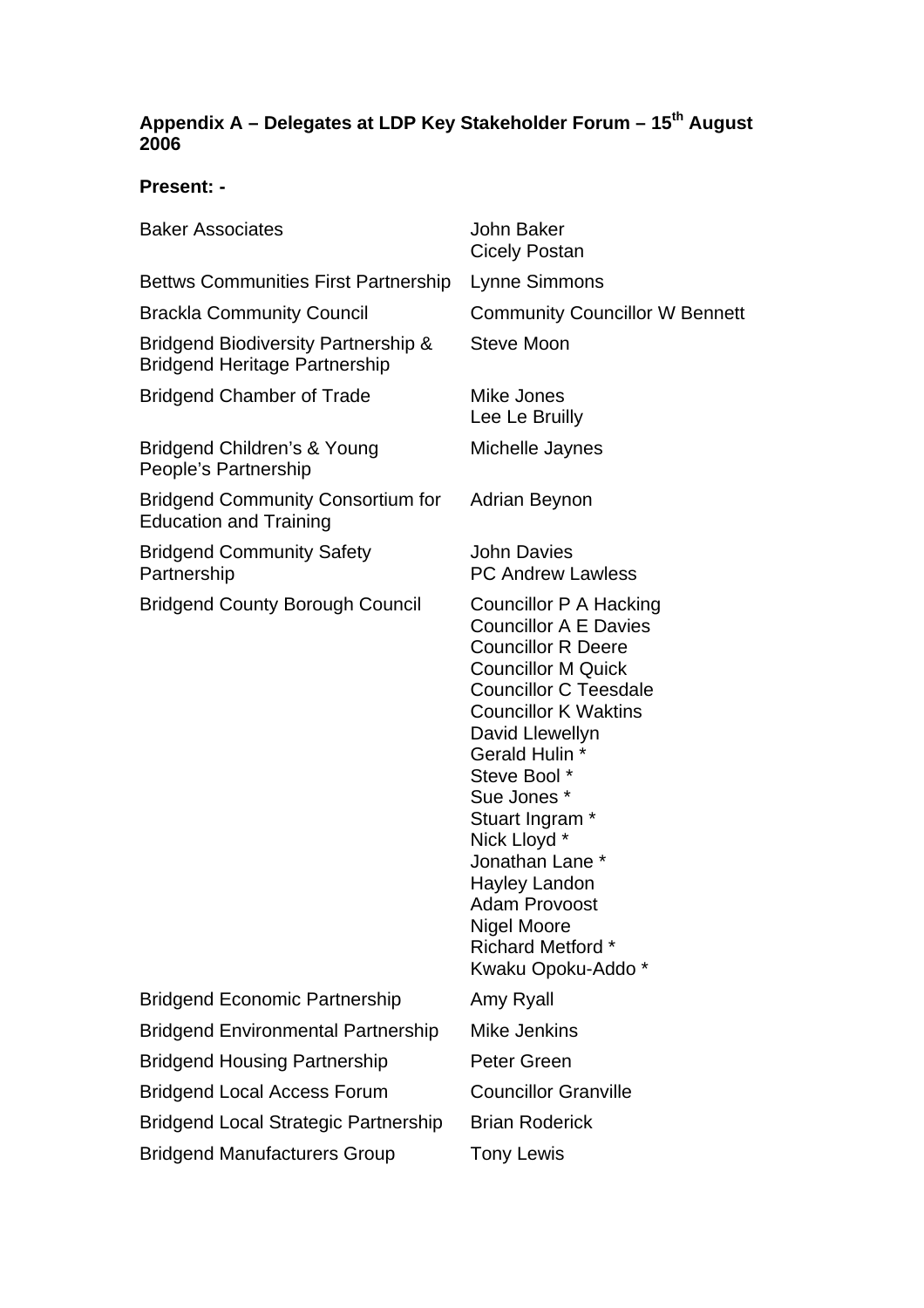| <b>Bridgend Older Persons Strategy</b><br>Partnership                       | Gordon Jones                             |
|-----------------------------------------------------------------------------|------------------------------------------|
| <b>Bridgend Partnership Board and</b><br><b>Bridgend Local Health Board</b> | Zoe Wallace                              |
| <b>Bridgend Tourism Forum</b>                                               | John Bunker<br><b>Denise Fletcher</b>    |
| <b>Bridgend Town Centre Forum</b>                                           | Jonathan Hughes                          |
| <b>Bridgend Town Council</b>                                                | <b>Councillor David Unwin</b>            |
| <b>Bridgend Waste Management Forum</b>                                      | <b>Huw Jenkins</b>                       |
| Caerau Regeneration Forum                                                   | <b>Aled Singleton</b>                    |
| <b>Coity Higher Community Council</b>                                       | <b>Hopkin Thomas</b>                     |
| <b>Communities First Team</b>                                               | <b>Frances McShane</b>                   |
| <b>Countryside Council for Wales</b>                                        | <b>Scott Hand</b>                        |
| <b>Coychurch Higher Community</b><br>Council                                | <b>Kenneth Russell</b>                   |
| <b>Environment Agency Wales</b>                                             | Suzanne Waldron                          |
| <b>Evanstown Communities First</b><br>Partnership                           | <b>Jason Williams</b>                    |
| <b>Ewenny Community Council</b>                                             | Julie Baxendale                          |
| <b>Garw Valley Regeneration Forum</b>                                       | Delyth Samuel                            |
| Glamorgan Gwent Archaeological<br><b>Trust Ltd</b>                          | Neil Maylan                              |
| <b>Laleston Community Council</b>                                           | <b>Community Councillor Norman</b>       |
| <b>Llangynwyd Middle Community</b><br>Council                               | <b>Malcolm James</b>                     |
| Maesteg Town Centre Forum                                                   | <b>Helen Jeffries</b>                    |
| <b>Maesteg Town Council</b>                                                 | <b>Community Councillor Harry Fenney</b> |
| Neath Port Talbot County Borough<br>Council                                 | Ann Marie Hurley<br>Dave Morris          |
| <b>Porthcawl Regeneration Forum</b>                                         | <b>Andrew Parry-Jones</b>                |
| <b>Porthcawl Town Council</b>                                               | Mrs C P Anderson                         |
| Rhondda Cynon Taff County Borough<br>Council                                | <b>Gareth Hall</b><br>Owen Jones         |
| <b>St Brides Minor Community Council</b>                                    | <b>John Collett</b><br><b>Brian Rees</b> |
| Vale of Glamorgan Council                                                   | Victoria Abraham<br><b>Lucy Turner</b>   |
| * = Table discussion facilitator                                            |                                          |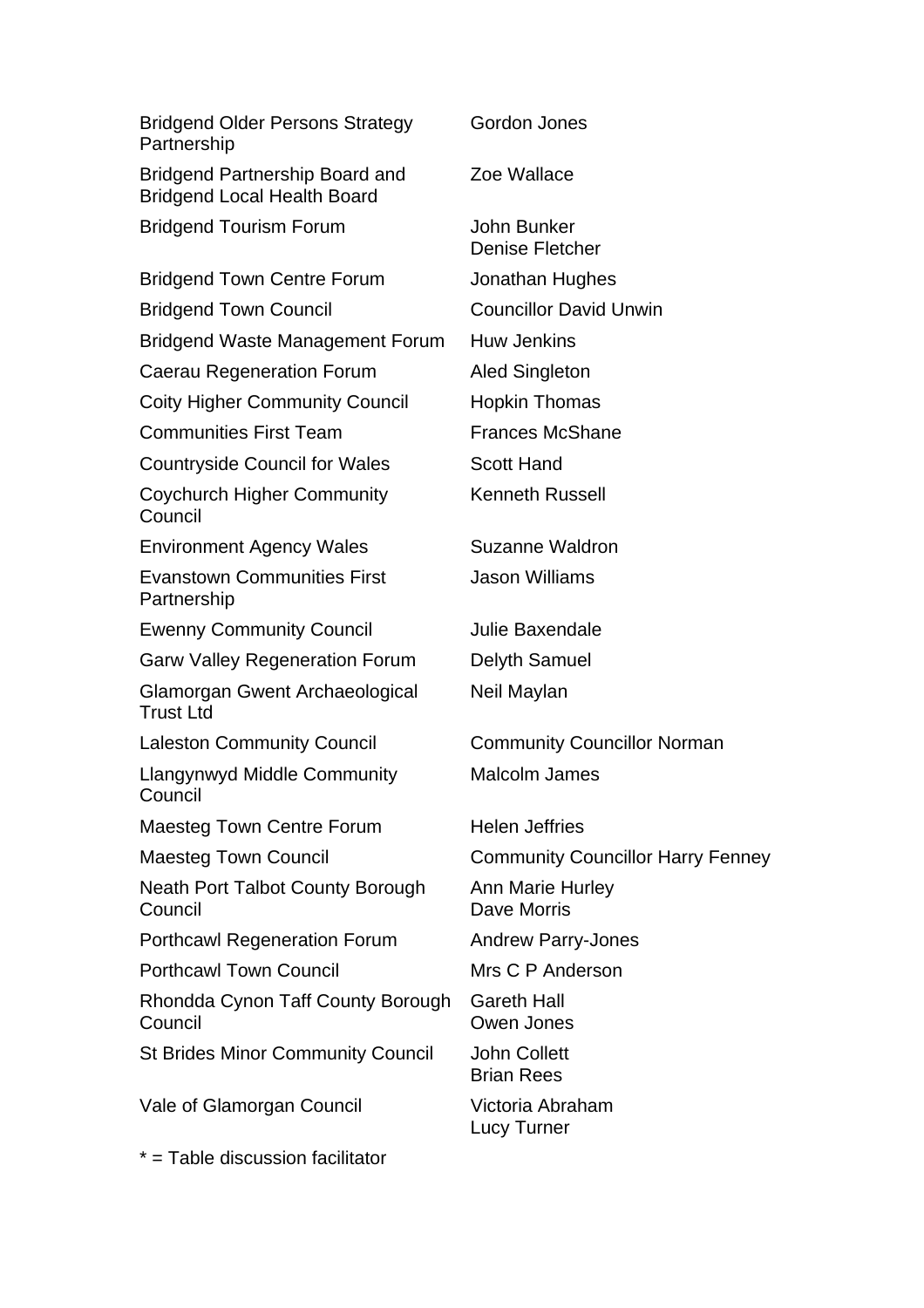**Appendix B – Introduction to LDP System Presentation**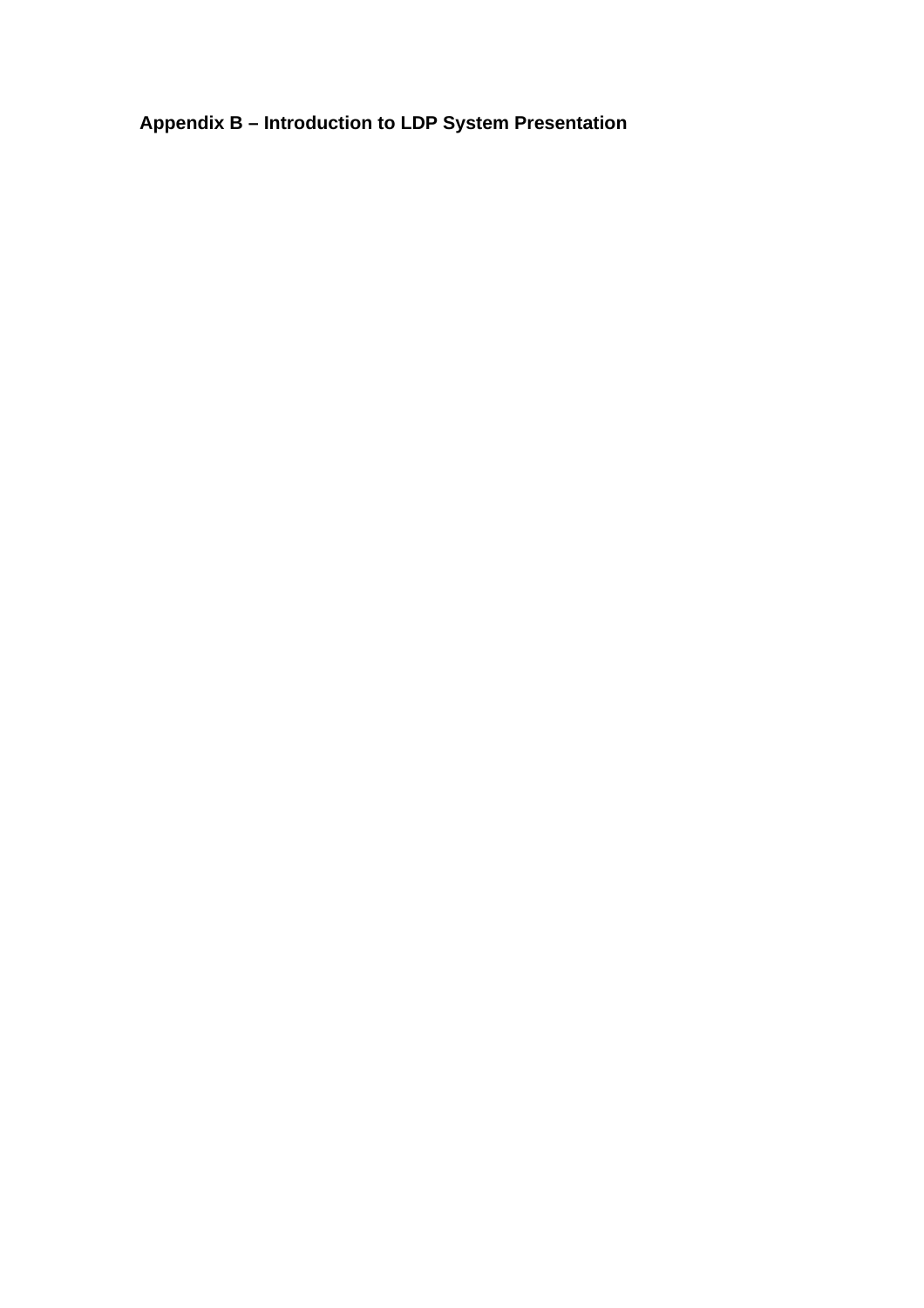# **Moving to the Local Development Plan System in Bridgend County Borough**



**Bridgend** 

# Why the change?

*Planning Delivering for Wales* (2002) described the existing Unitary Development Plan System as….

- 
- Lengthy Produced plans which are too detailed / complex Poor progression nationally. Only 10 out of 25 Local Planning Authorities have an adopted Plan (although Bridgend CBC is one of these!)
- Slow review process
- 

It therefore proposed introducing a new Local Development Plans system for Wales

#### **Bridgend**

# Planning and Compulsory Purchase Act 2004

• Retains supremacy of the Development Plan (LDP) in the determination of planning applications:

#### Section 38(6):

"*If regard is to be had to the development plan for the purpose of any determination to be made under the planning Acts the determination must be made in accordance with the plan unless material considerations indicate otherwise"*

• Part 6 of the Act (Wales) states that Local Planning<br>Authorities must prepare a plan for their area to be known as<br>an LDP.

**Bridgend** 

# What is a Local Development Plan?

- It will become the 'Development Plan' in legal terms for the determination of planning applications
- It will supersede the Unitary Development Plan
- Under WAG Plan rationalisation it is one of only four high-level Strategies which Local Authorities are required to prepare.

#### **Bridgend**

## The Four strategies are:

- Community Strategy
- Local Development Plan
- Children and Young People`s Strategy
- Health, Social Care and Wellbeing **Strategy**

#### **Bridgend**

# What is the Function of a Local Development Plan ?

#### • An LDP must set out:

- the Local Planning Authority's objectives in relation to the development and use of land in its area and include:

General policies for the implementation of those

objectives Specific policies for different areas within the authority site specific allocations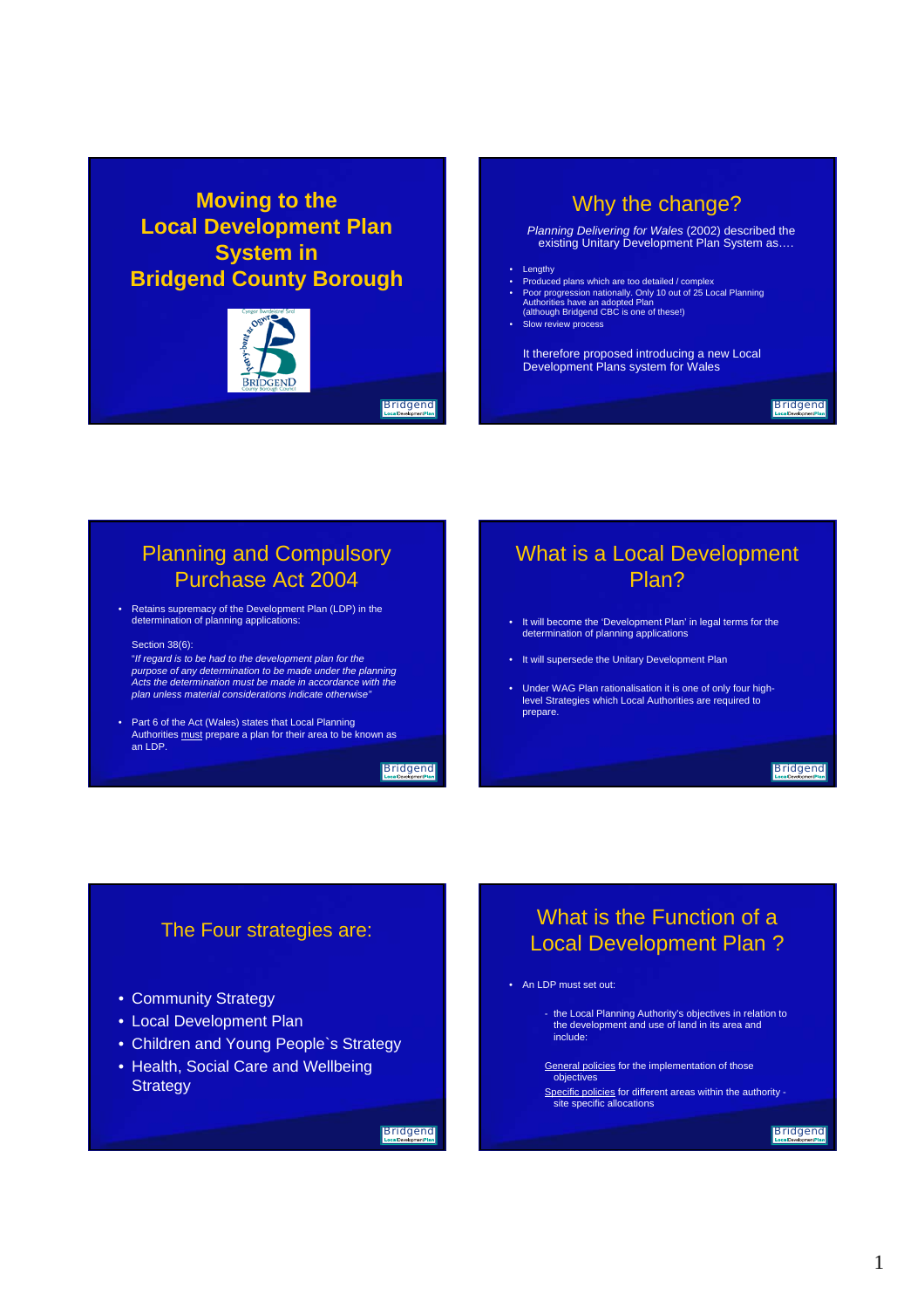# What must it take into account?

#### • An LDP must have regard to: -

- *Wales Spatial Plan*
	- Current national planning policies (*PPW*, *MPPW*, *TAN*s etc)
	- Community Strategy

# What must it take into account?

• The Welsh Assembly Government has produced a number of documents relating to the form and content of Local Development Plans:

- Town and Country Planning (Local Development Plans) (Wales) Regulations 2005
- *Local Development Plans Wales*
- *LDP Manual*
- *Planning Policy Wales Companion Guide*
- *Planning your Community: A Guide to Local Development Plans*

#### **Bridgend**

# UDP and LDP Comparison

#### • Content

| <b>Unitary Development Plans</b>                                                                                                                 | <b>Local Development Plans</b>                                                                |
|--------------------------------------------------------------------------------------------------------------------------------------------------|-----------------------------------------------------------------------------------------------|
| Compendiums including repetition of<br>national policy, overlapping policies<br>and detailed development control<br>policies for every land-use. | Slimmer Document (no repetitions of<br>national policy and limited reasoned<br>iustification) |
| Strategic policies not necessarily in                                                                                                            | Contains vision, strategy and specific                                                        |
| sync with Community Strategy                                                                                                                     | policies; related to Community Strategy                                                       |
| Local policies often over long and                                                                                                               | Better use of Supplementary Planning                                                          |
| complicated                                                                                                                                      | Guidance                                                                                      |

#### **Bridgend**

**Bridgend** 

# UDP and LDP Comparison

• Strategic Environmental Assessment / Sustainability Appraisal

| <b>Local Development Plans</b> |  |
|--------------------------------|--|
| Required                       |  |
|                                |  |
|                                |  |
|                                |  |
|                                |  |
|                                |  |

# UDP and LDP Comparison

#### • Process

| <b>Unitary Development Plans</b>                     | <b>Local Development Plans</b>          |
|------------------------------------------------------|-----------------------------------------|
| No adoption target                                   | 4 year target to adopt                  |
|                                                      | Full review every 4 years               |
| No statutory continuous monitoring                   | Continuous monitoring                   |
| No clear statement of intended public<br>involvement | Clear public involvement                |
|                                                      | <b>7 Cyclical Stages</b>                |
|                                                      |                                         |
|                                                      | <b>Bridgend</b><br>LocalDevelopmentPlan |

# UDP and LDP Comparison

#### • E-planning

| <b>Unitary Development Plans</b>                                     | <b>Local Development Plans</b>                                                                                        |
|----------------------------------------------------------------------|-----------------------------------------------------------------------------------------------------------------------|
| Publication of UDP related documents on the<br>internet was optional | Regulations require the publication of the<br>majority of LDP documentation to be placed on<br>the Council's web site |
| No facility available for representations to made<br>on-line         | Representations should be able to be submitted<br>'electronically'                                                    |

BCBC is currently developing it's planning web-pages which now<br>includes an Interactive UDP and other planning information. All LDP<br>Reports, Documents, Background Information, Consultation<br>Representations and news will appe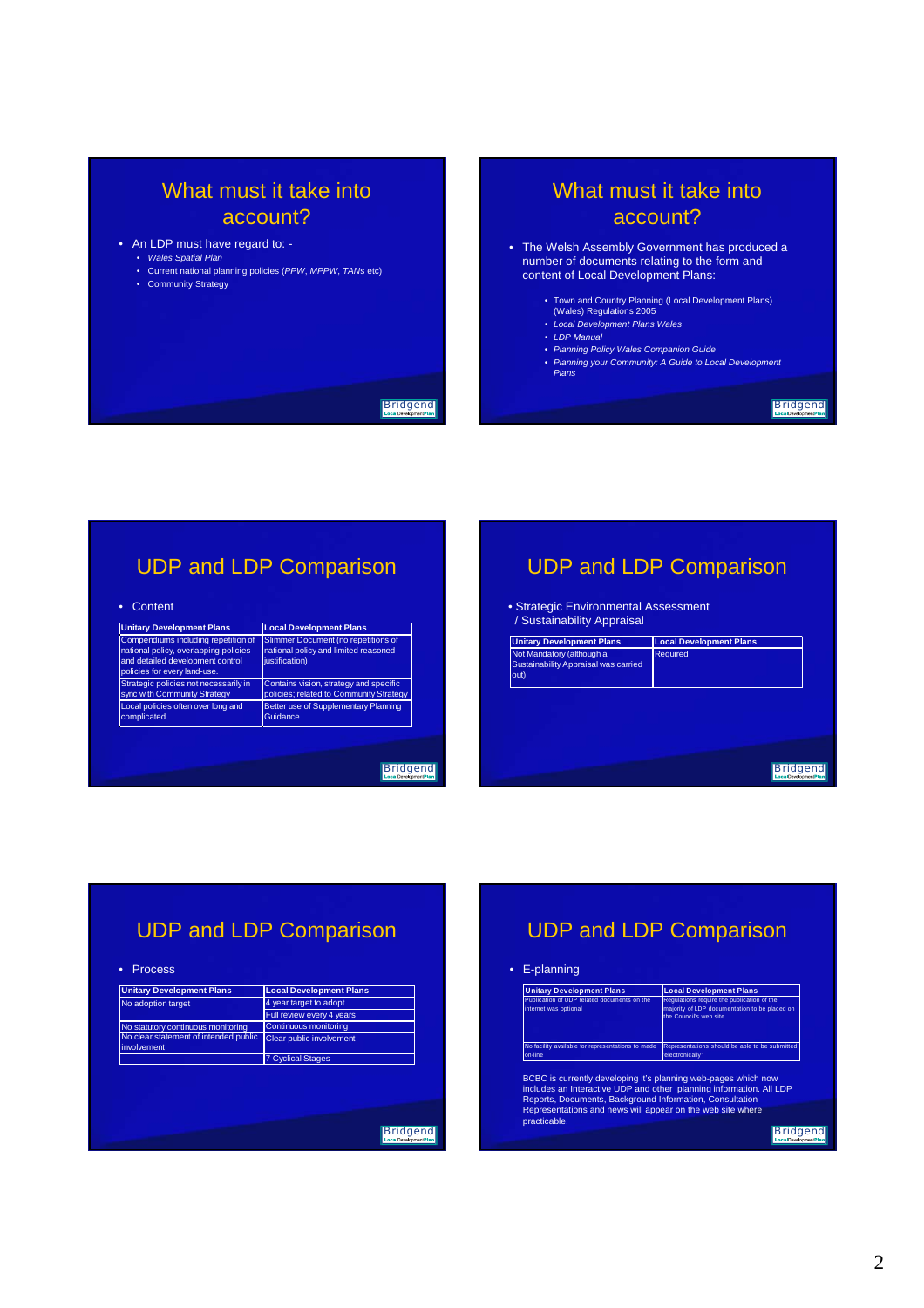# Preparation Process

- The LDP Preparation Process can be divided into 8 stages:
	- 1. Review and Development of Evidence Base
	- 2. Delivery Agreement
	- 3. Plan Preparation 4. Deposit and Submission
	- 5. Examination
	-
	- 6. Inspectors Report detailing proposed changes to the deposit LDP 7. Adoption
	- 8. Review

**Bridgend** 



# 1. Review and Development of Evidence Base

- LDP Production should be informed by a robust evidence base.
- The Development Planning Section is already reviewing & developing the evidence base by:
	- Reviewing national policy context
	- Reviewing the local context
	- Reviewing local strategies

**Bridgend** 

# 2. Delivery Agreement

The Delivery Agreement is a public statement that sets out the preparation timetable and how it will involve stakeholders and the community in preparing the Local Development Plan.

**Bridgend** 

# 3. Plan Preparation

- A. LDP Vision & Objectives
- B. Strategic Options
- C. Public Consultation

#### **Bridgend**

# 4. Deposit LDP

#### What should be included?

- Introduction
- A Strategy
- Area-wide policies for development
- Major allocations of land
- Specific policies and proposals for key areas of change or protection
- Succinct reasoned justification to explain policies and to guide their implementation
- A proposals map on a geographical base.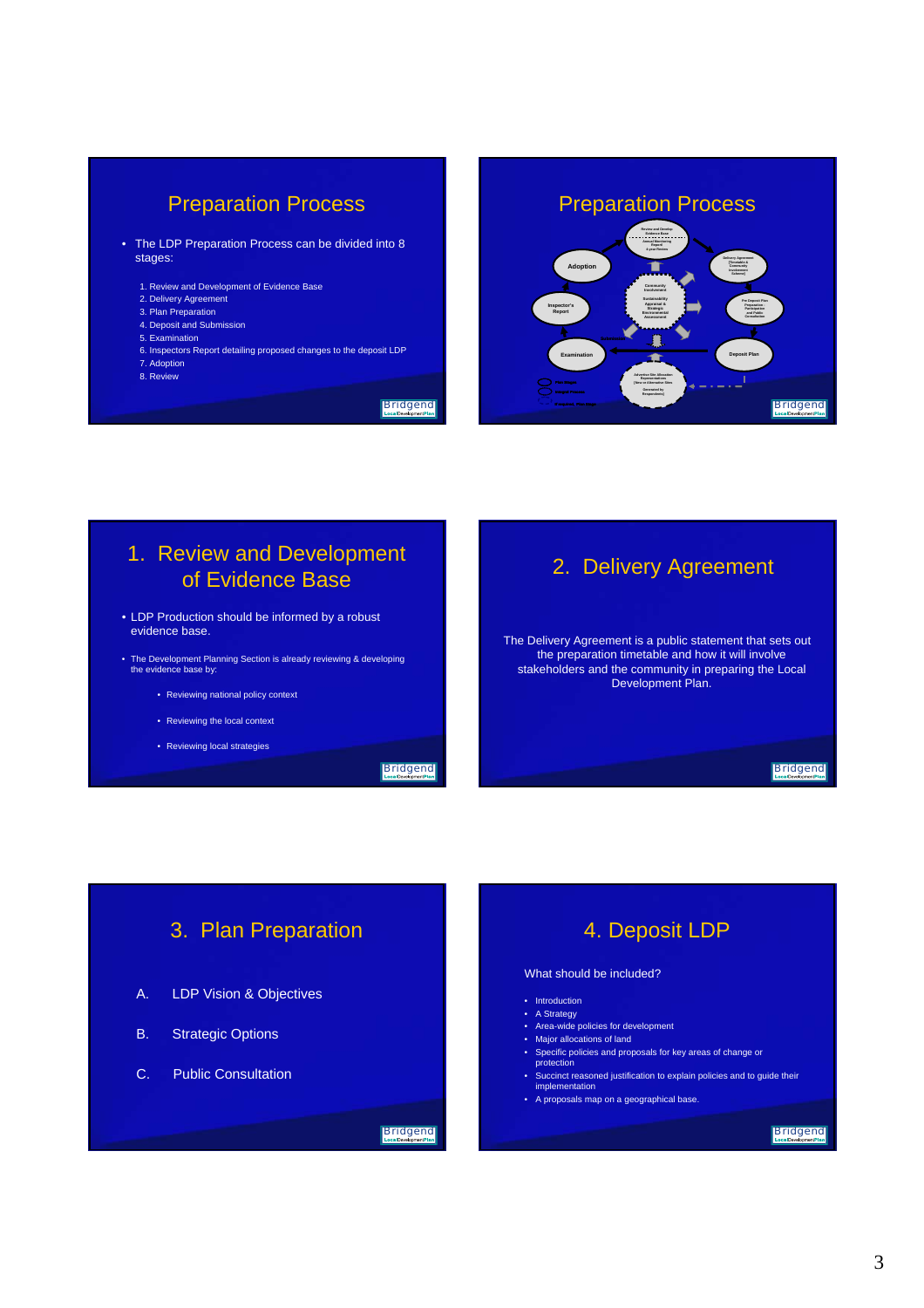# 5. Examination

- Independent Examination in Public
- What is the Inspector's criteria for assessing soundness of the LDP?
	- is it a land use plan,
	- does it conform generally with national planning policy and is set in the context of the *Wales Spatial Plan* and relevant regional strategies
	- does it contain a coherent strategy and is internally consistent with that strategy;
	- is it founded on a robust evidence base
	- does it have clear mechanisms for implementation and monitoring

**Bridgend** 

# 5. Examination

- Independent Examination in Public
- What is the Inspector's criteria for assessing soundness of the LDP?
	- is it realistic
	- is it able to deal with changing circumstances
	- is it consistent with those elements of neighbouring authorities development plans where cross boundary issues are relevant
	- has it taken proper account of views of the community • has it been prepared following the proper procedures, including the sustainability appraisal/strategic environmental assessment processes.

**Bridgend** 

# 6. Inspector's Report

- The Inspector will produce a report identifying proposed changes to the LDP
- The Inspector's Report and proposed changes are binding!





# 8. Review

- After adoption the Plan will be monitored on an annual basis
- The Plan will be reviewed at least once every 4 years.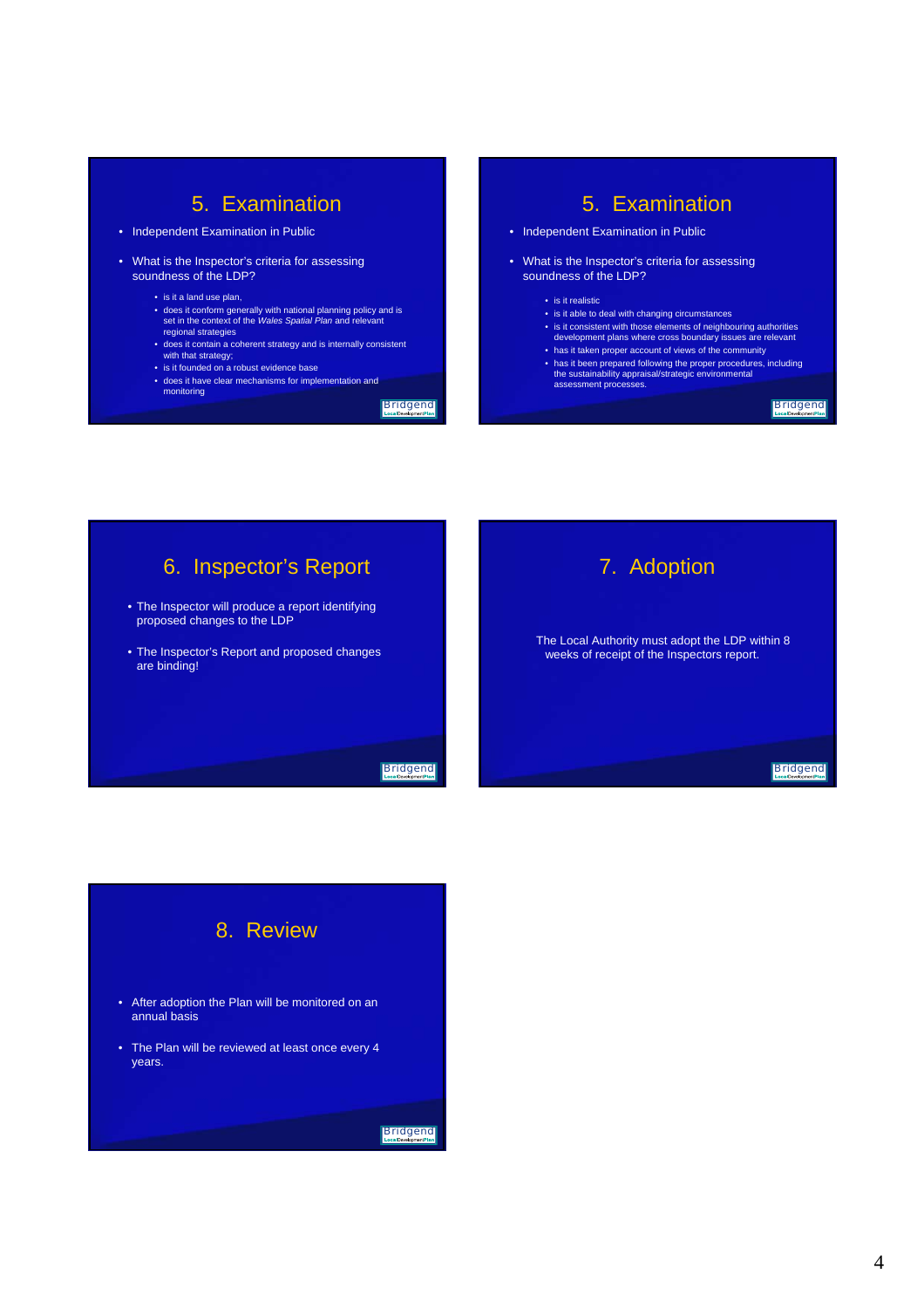**Appendix C – Draft Delivery Agreement Presentation**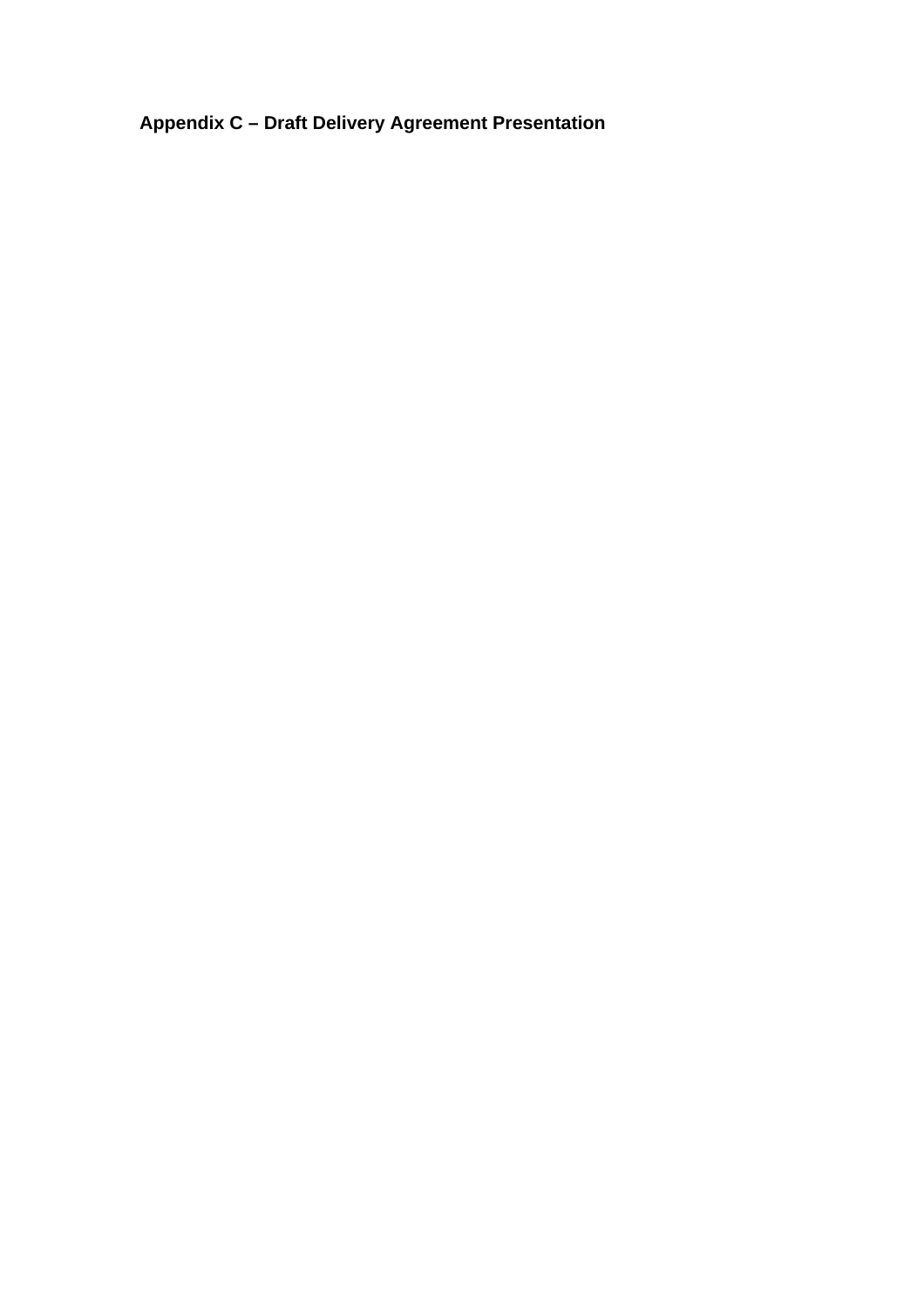# **Bridgend Local Development Plan Draft Delivery Agreement**



#### What is the Delivery Agreement?

The Delivery Agreement aims to:

- 
- 
- Show that Bridgend County Borough Council is meeting the legal requirements<br>for the delivery of its new Local Development Plan.<br>- Set out the local planning authority's strategy for community involvement and its<br>- lentif
- Show how local people, community groups, and other bodies can be involved in a timely and accessible manner.
- Show that the methods to be used to involve local people, community groups,<br>and other bodies are suitable for the different stages of the Local Development<br>Plan and for particular communities.<br>Then and for particular commu
- 
- 
- Set out the mechanisms for reviewing the relevant procedures

**Bridgend** 

# What does the Delivery Agreement include?

The Delivery Agreement includes :

- 1. The timetable for plan production up to adoption of the plan, which is definitive for the stages up to the deposit of the plan, and indicative for the remaining stages up to adoption
- 2. The resources that the Council will commit to the plan
- 3. The Community Involvement Scheme (CIS), which proposes how the Council will engage stakeholders in preparing, reviewing and amending the LDP

**Bridgend** 

# 1. LDP Timetable

| Stage 1        | <b>Review and Develop Evidence Base for LDP</b><br>and SA (SEA) | April 2006 - June 2009          |
|----------------|-----------------------------------------------------------------|---------------------------------|
| Stage 2        | <b>Delivery Agreement</b>                                       | April 2006 - January 2007       |
| Stage 3        | <b>Pre-Deposit LDP Participation &amp; Consultation</b>         | January 2007 - June 2008        |
| Stage 4        | <b>Deposit LDP and Feedback</b>                                 | April 2008 - May 2009           |
| Stage 5        | <b>Advertisement of 'Alternative Sites' &amp; SA(SEA)</b>       | April 2009 - June 2009          |
| Stage 6        | <b>Submission and Examination</b>                               | July 2009 - July 2010           |
| Stage 7        | <b>Inspectors Report</b>                                        | July 2010 - September<br>2010   |
| Stage 8        | <b>Adoption</b>                                                 | <b>July 2010 - October 2010</b> |
| <b>Stage 9</b> | <b>Annual Monitoring Report and Review of LDP</b>               | October 2010 onwards            |

# 1. LDP Timetable

|                   | <b>Stage</b>                                                                                                                                                                                                                                    |  |  |  | 电电阻 |  |  | <b>HHHH!</b> |  |  |  |  |  |  |  |  |  |                 |  |  |
|-------------------|-------------------------------------------------------------------------------------------------------------------------------------------------------------------------------------------------------------------------------------------------|--|--|--|-----|--|--|--------------|--|--|--|--|--|--|--|--|--|-----------------|--|--|
|                   | 1. Review and Develop Evidence Base<br>for LDP & SA (SEA)                                                                                                                                                                                       |  |  |  |     |  |  |              |  |  |  |  |  |  |  |  |  |                 |  |  |
|                   | Stage 1 Broping of BA/ SEA / AA                                                                                                                                                                                                                 |  |  |  |     |  |  |              |  |  |  |  |  |  |  |  |  |                 |  |  |
| Sheeper<br>t<br>k | 2. Production of Delivery Agreement<br>3. Pre-Deposit LDP Participation and<br>Consultation - SA   SEA   JA<br>4. Deposit LDP, Faedback on<br>Representations . SA : SEA / AA<br>5. Advertisement of Attemative Sites .<br><b>SA ' SEA ' AA</b> |  |  |  |     |  |  |              |  |  |  |  |  |  |  |  |  |                 |  |  |
| Stage<br>St<br>÷  | If. Submission and Examination<br>7. Inspector's Report<br>L. Adoption<br>Annual Monitoring and Review                                                                                                                                          |  |  |  |     |  |  |              |  |  |  |  |  |  |  |  |  |                 |  |  |
|                   |                                                                                                                                                                                                                                                 |  |  |  |     |  |  |              |  |  |  |  |  |  |  |  |  | <b>Bridgend</b> |  |  |



The Delivery Agreement outlines both the financial and staff resources which the Council will commit to the preparation of the Local Development Plan.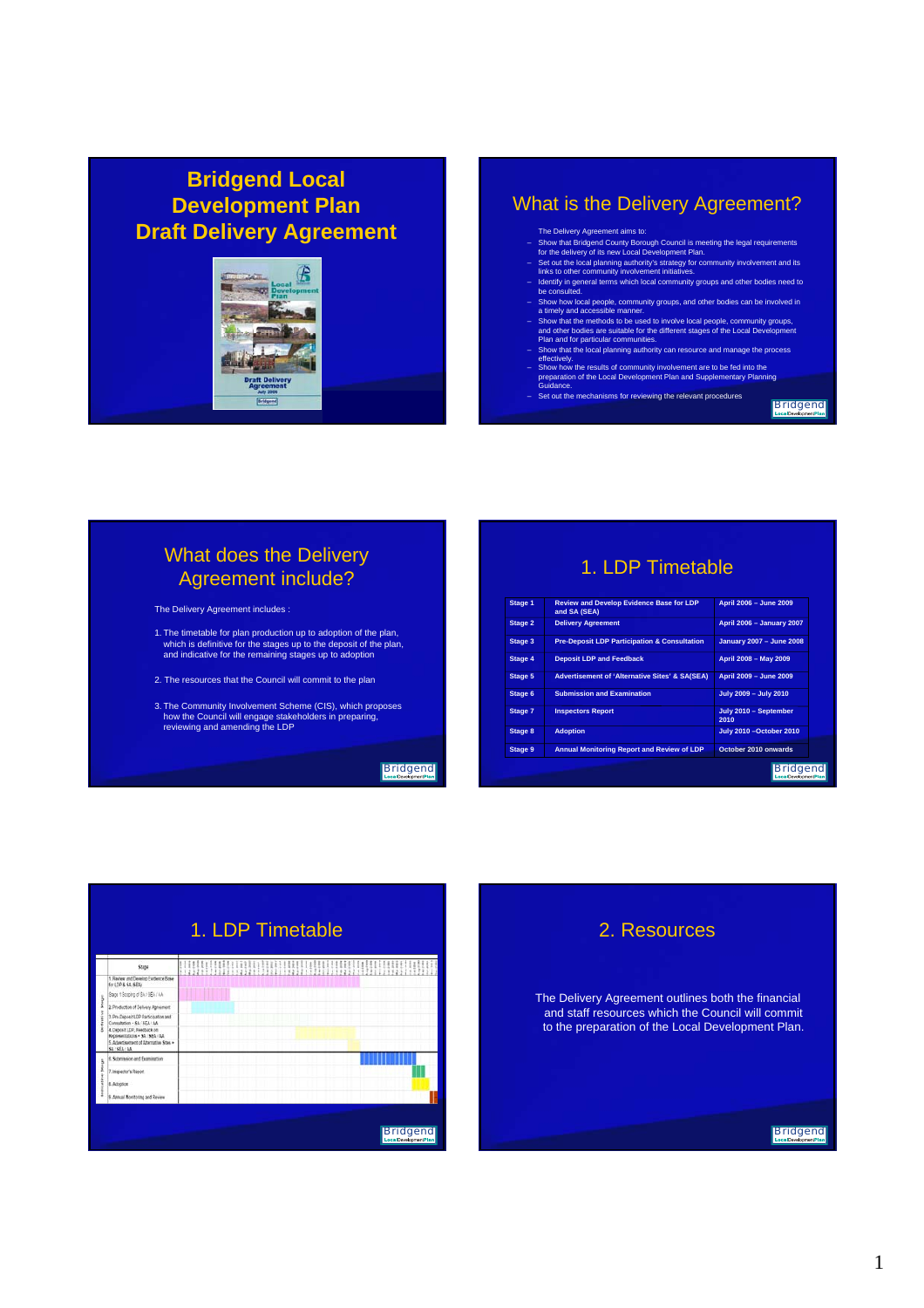

#### 3. Community Involvement Scheme (CIS)

The CIS seeks to:

- detail how the LDP will be prepared, developed, monitored and reviewed in partnership with the community and other stakeholders in a structured, effective, transparent and inclusive way;
- seek to establish a consensus between stakeholders on the Plan's aims and objectives and in its options and preferred strategy;
- detail how the Council will effectively engage with the community in the preparation of Supplementary Planning Guidance (SPG), to certain policies of the LDP; and
- use these processes to produce a 'sound' plan.

**Bridgend** 

# 3. Community Involvement Scheme (CIS)

#### The CIS contains:

- Principles of Community Involvement;
- Process of Community Involvement;
- Methods of engaging the Community;
- Use of the Citizens Panel; – Document Availability and Deposit Locations;
- Consensus Building issues; and
- Relationships between LDP and other strategies
	-

**Bridgend** 

# Appendix 1: Bringing it all together

| <b>DEFINITIVE STAGES</b>                                                                                                                                                                                                                             |                                                                                                                                                                                                                     |                                                              |                                                                                                                                                                                                                                             |                                                                                                                                                                                                                                                                                                                                                  |                                                                                                                                                                                                                                                                                                                                                                     |                                                                                                                                                                      |
|------------------------------------------------------------------------------------------------------------------------------------------------------------------------------------------------------------------------------------------------------|---------------------------------------------------------------------------------------------------------------------------------------------------------------------------------------------------------------------|--------------------------------------------------------------|---------------------------------------------------------------------------------------------------------------------------------------------------------------------------------------------------------------------------------------------|--------------------------------------------------------------------------------------------------------------------------------------------------------------------------------------------------------------------------------------------------------------------------------------------------------------------------------------------------|---------------------------------------------------------------------------------------------------------------------------------------------------------------------------------------------------------------------------------------------------------------------------------------------------------------------------------------------------------------------|----------------------------------------------------------------------------------------------------------------------------------------------------------------------|
|                                                                                                                                                                                                                                                      | <b>Stage 2: Delivery Agreement (Regulation 9)</b>                                                                                                                                                                   |                                                              |                                                                                                                                                                                                                                             |                                                                                                                                                                                                                                                                                                                                                  |                                                                                                                                                                                                                                                                                                                                                                     |                                                                                                                                                                      |
| Stage in the LDP<br>Preparation<br><b>Process</b>                                                                                                                                                                                                    | Purpose                                                                                                                                                                                                             | Timescale                                                    | Who will be<br>involved:                                                                                                                                                                                                                    | Methods of<br>involvement:                                                                                                                                                                                                                                                                                                                       | <b>Likely Outcomes &amp;</b><br>Reporting<br>Mechanisms                                                                                                                                                                                                                                                                                                             | Resources                                                                                                                                                            |
| <b>Draft Delivery</b><br>Agreement<br>The Draft Delivery<br>Agreement<br>comprises<br>the Local Planning<br>Authority's proposed<br>timetable for the<br>preparation of the<br>LDP together with its<br>Community<br>Involvement<br>Scheme<br>(CIS). | To inform<br>stakeholders<br>that the Council is<br>preparing a LDP and<br>seek community<br>involvement<br>To seek Views of<br>stakeholders and<br>consultees on the<br>content of the Draft<br>Delivery Agreement | Start <sup>-</sup><br>April 2006<br>Finish<br>September 2006 | Development<br>Planning<br>Team<br>Other Council<br>Officers<br><b>LDP Steering Group</b><br>LDP Kev<br>Stakeholder<br>Forum<br>Council<br>All Specific<br>consultation<br><b>Rodins</b><br><b>LIK Government</b><br>Departments<br>General | Report to:<br>LDP Kev<br>Stakeholder<br>Forum<br><b>LDP Steering Group</b><br>Council<br>Letters and Draft<br>Delivery Agreement<br>Sent to specific<br>consultation<br><b>hodies</b><br>I etters sent to all<br>Other consultees<br>Notice of<br>Commencement of<br>LDP Preparation.<br>then Draft<br>Delivery Agreement<br>nlaced on Council's | Any comments will<br>he<br>considered and Draft<br>Delivery Agreement<br>amended if required.<br>A summary of<br>comments received.<br>With Delivery<br>Agreement<br>presented to LDP<br>Steering Group.<br>A summary of<br>comments received.<br>With Delivery<br>Agreement<br>presented to<br>Council<br>Council resolution<br>Will be requested to<br>Announ the | Development<br>Planning Team<br>Administrative<br>Support<br>Other Council Staff<br><b>ICT Support</b><br>Printing Costs<br>Postage Costs<br>Press / Advert<br>Costs |

Consultation

Web Site.

# Consultation on the Draft Delivery Agreement

- 
- Consulting on the Consultation!<br>– Consultation Period: 3ª August 8ʰ September 2006<br>– Key Stakeholder Forum 15ʰ August 2006
- 
- Documents available to inspect with response forms in all County Borough libraries and the Planning Department
- Documents available to view online; responses can be submitted via the web site using on-line form All responses will be posted on web site
- Feel free to contribute in writing any observations from your organisation which may be raised after today's Forum meeting

**Bridgend** 

### What happens next?

After the close of the consultation period:

- LDP Steering Group will consider all written representations received, plus outcomes of Key Stakeholder Forum
- LDP Steering Group will recommend any changes to the Draft Delivery Agreement to Council
- Once agreed, Council will formally submit approved Delivery Agreement to the Welsh Assembly Government
- Once agreed Final Delivery Agreement will be published and kept under review

**Bridgend** 

(revised)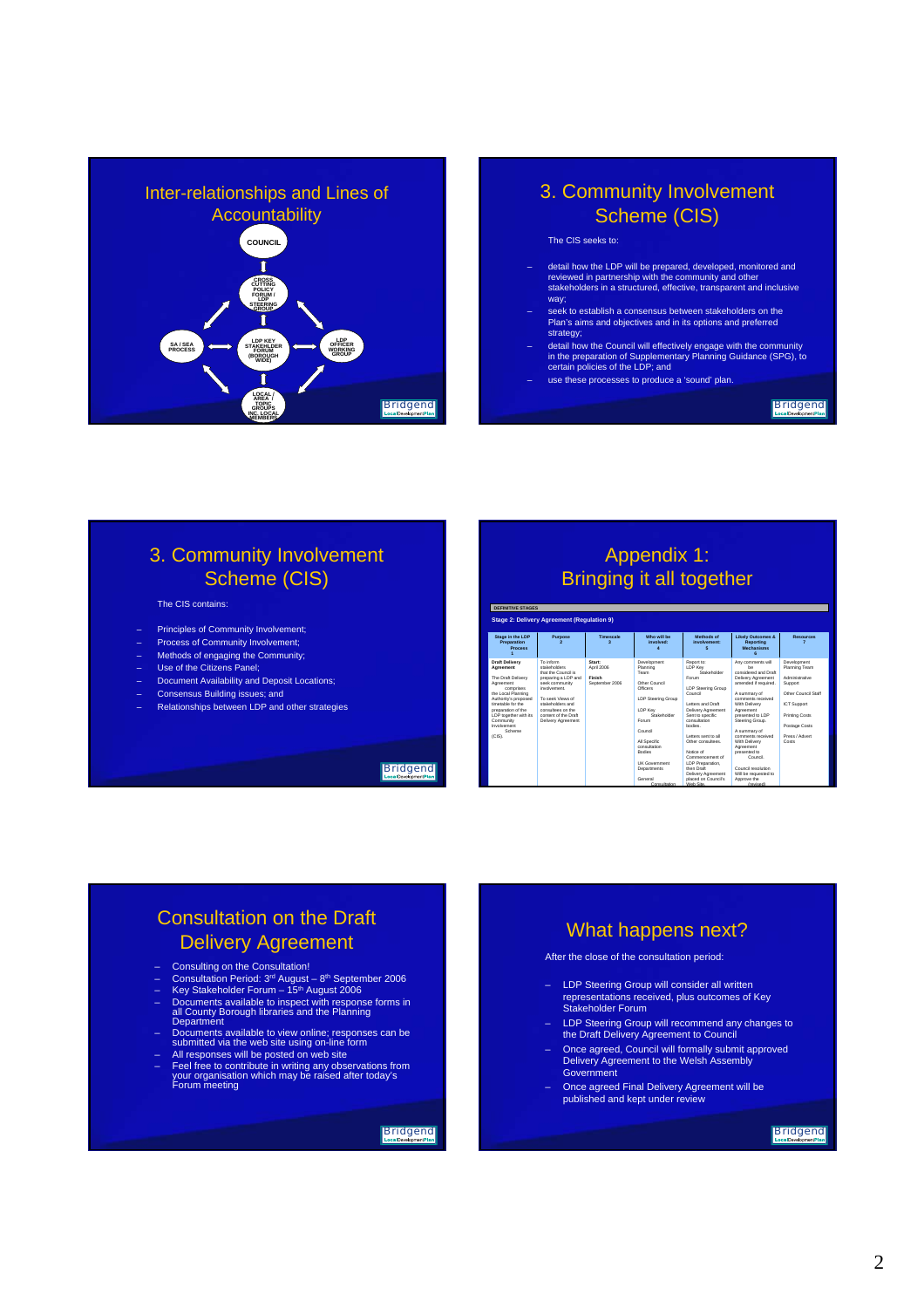

# Contact Details

• Development Planning Section Planning Department, Environmental & Planning Services Directorate,

Bridgend, CF31 4WB

- Telephone: 01656 643165 / 162 / 169
- Email: developmentplanning@bridgend.gov.uk
- Website: www.bridgend.gov.uk click on 'Planning'